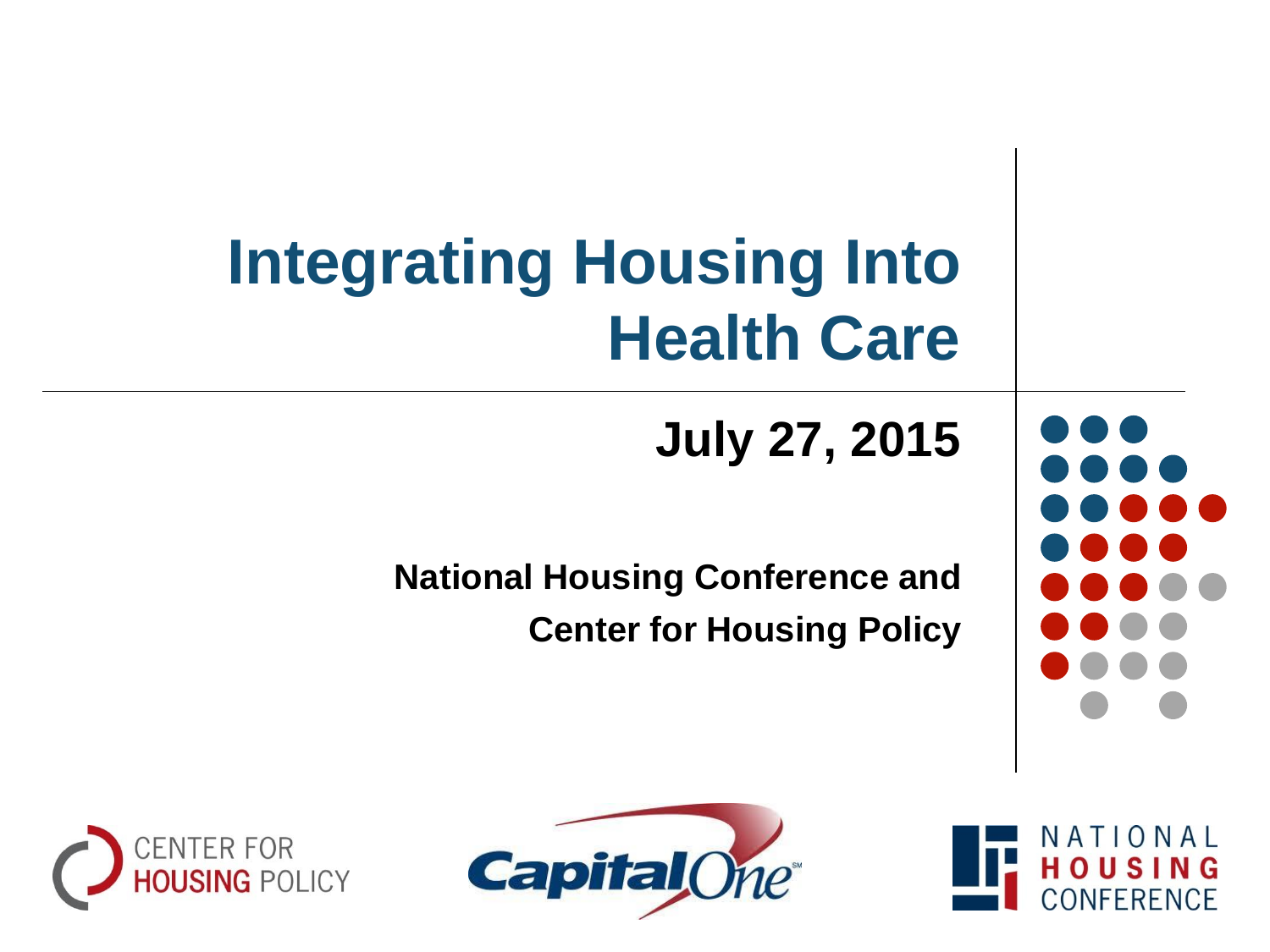

#### **Panelists**

- Janet Viveiros, senior research associate, *National Housing Conference*
- Nancy Pollock, principal, *Stewards of Affordable Housing for the Future*
- Amanda Reddy, director of programs and impact, *National Center for Healthy Housing*

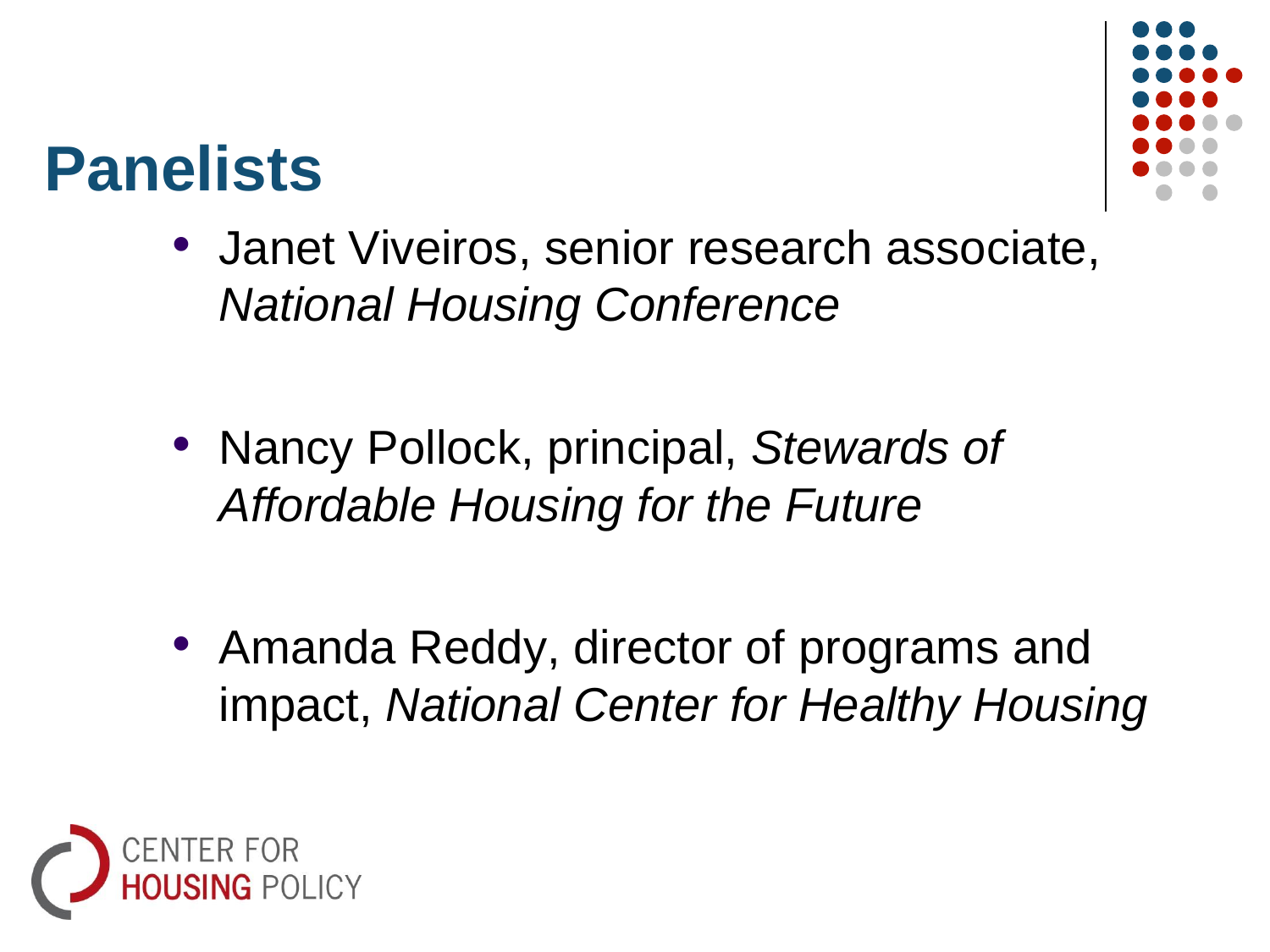#### **Questions & technical details**

- A link to view the presentation and download slides will be emailed to everyone who registered
- Ask us questions via the Questions box in your GoToWebinar module
- Use the Help menu or visit [http://support.citrixonline.com/](http://support.citrixonline.com/en_US/GoToWebinar) for support





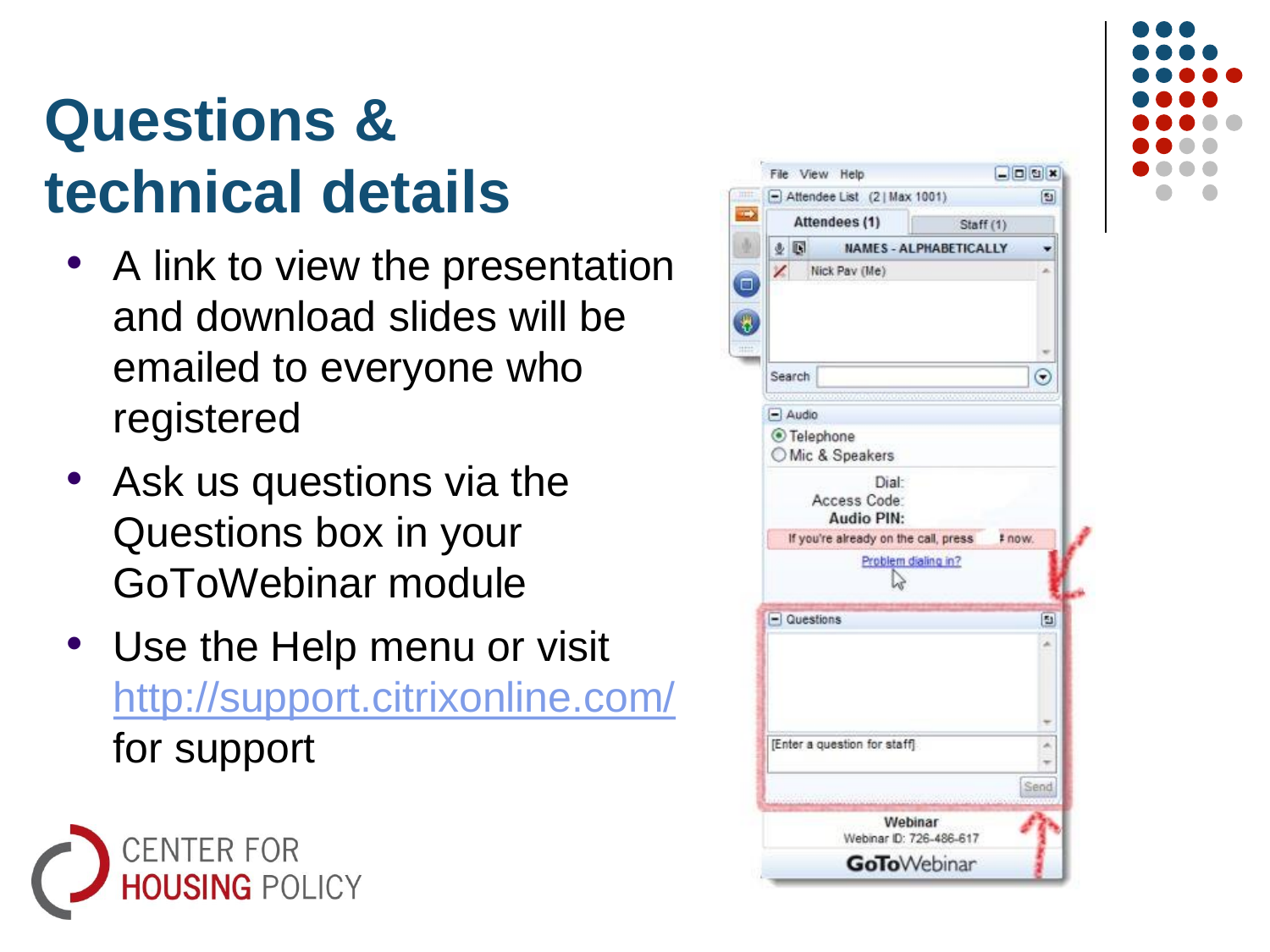# **Affordable, safe housing supports good health**



- Affordable housing frees up household resources for health care, healthy food, and other things that support wellbeing
- Well-constructed and maintained housing reduces the risks of lead poisoning, asthma attacks, and other illnesses



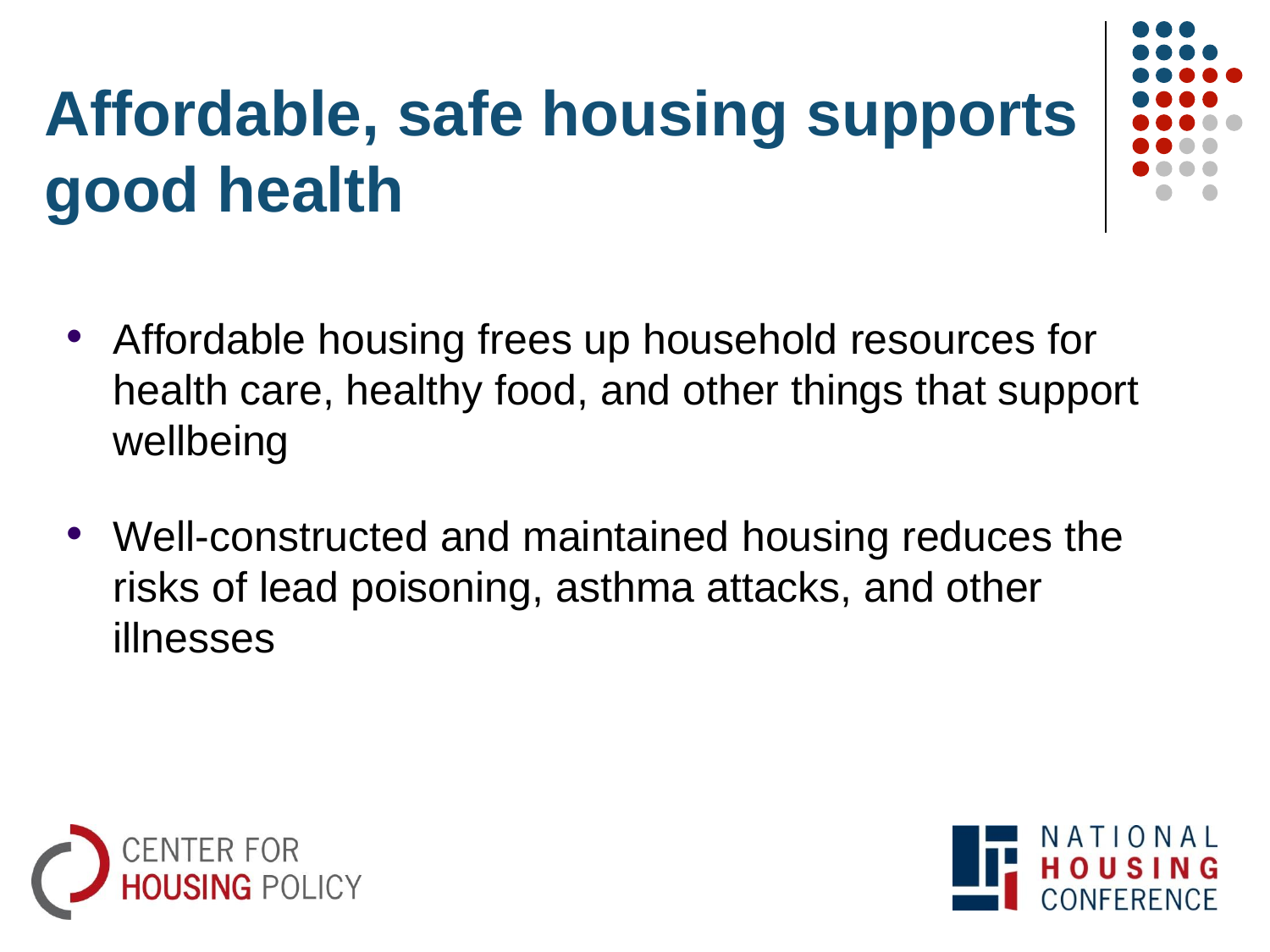#### **Medicaid Basics**



- Partnership between federal government and states to provide health care coverage to low-income individuals
- States administer the program and have some discretion in health care coverage and federal government reimburses a portion of the costs
- The Affordable Care Act (ACA) & subsequent court cases have expanded Medicaid eligibility for low-income adults in 24 states



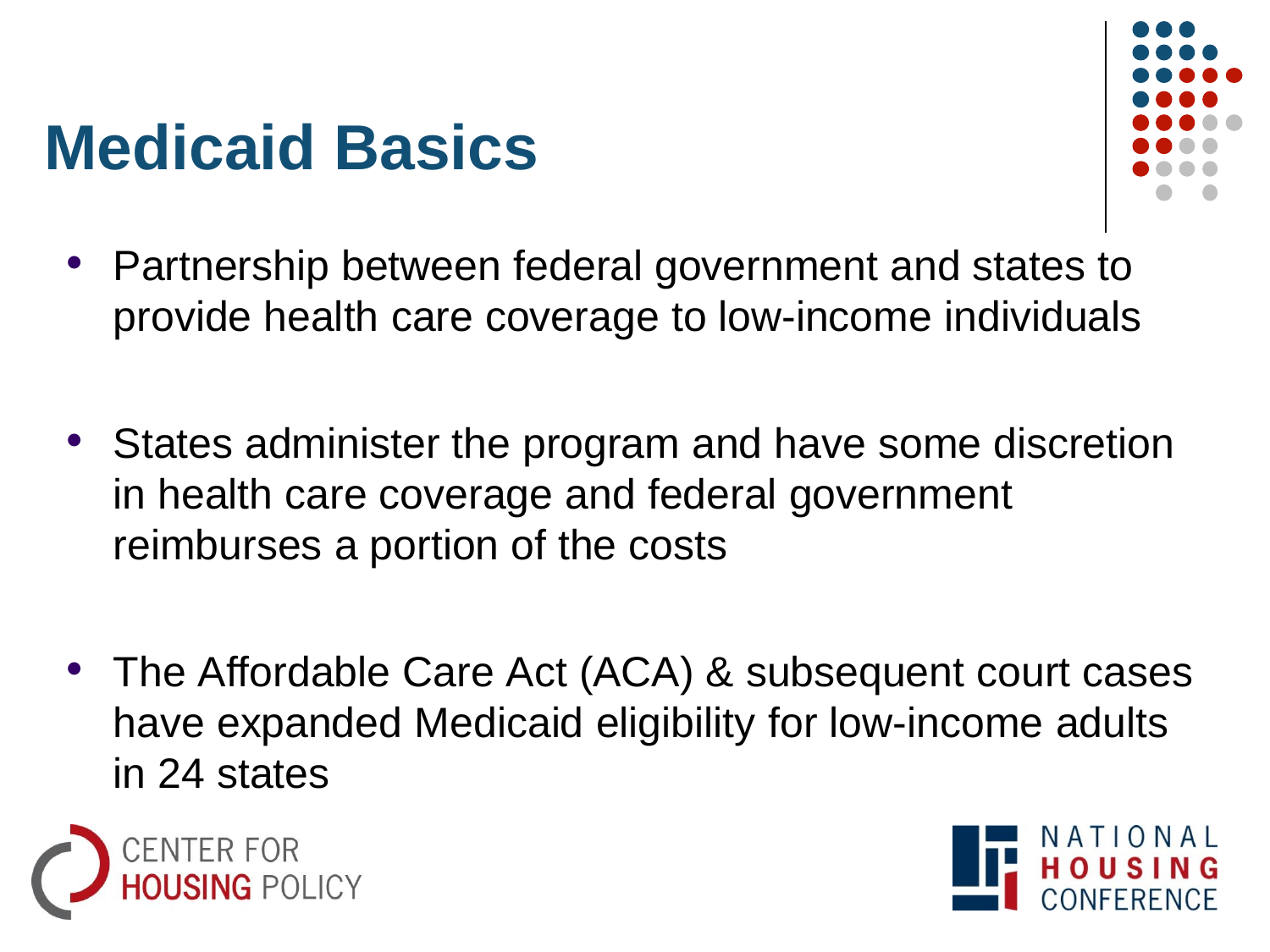## **Accountable Care Organizations**



- New to Medicaid, ACOs are a network of health care providers and organizations
- Required to meet quality standards & coordinate care
- Incentivized to reduce health care spending





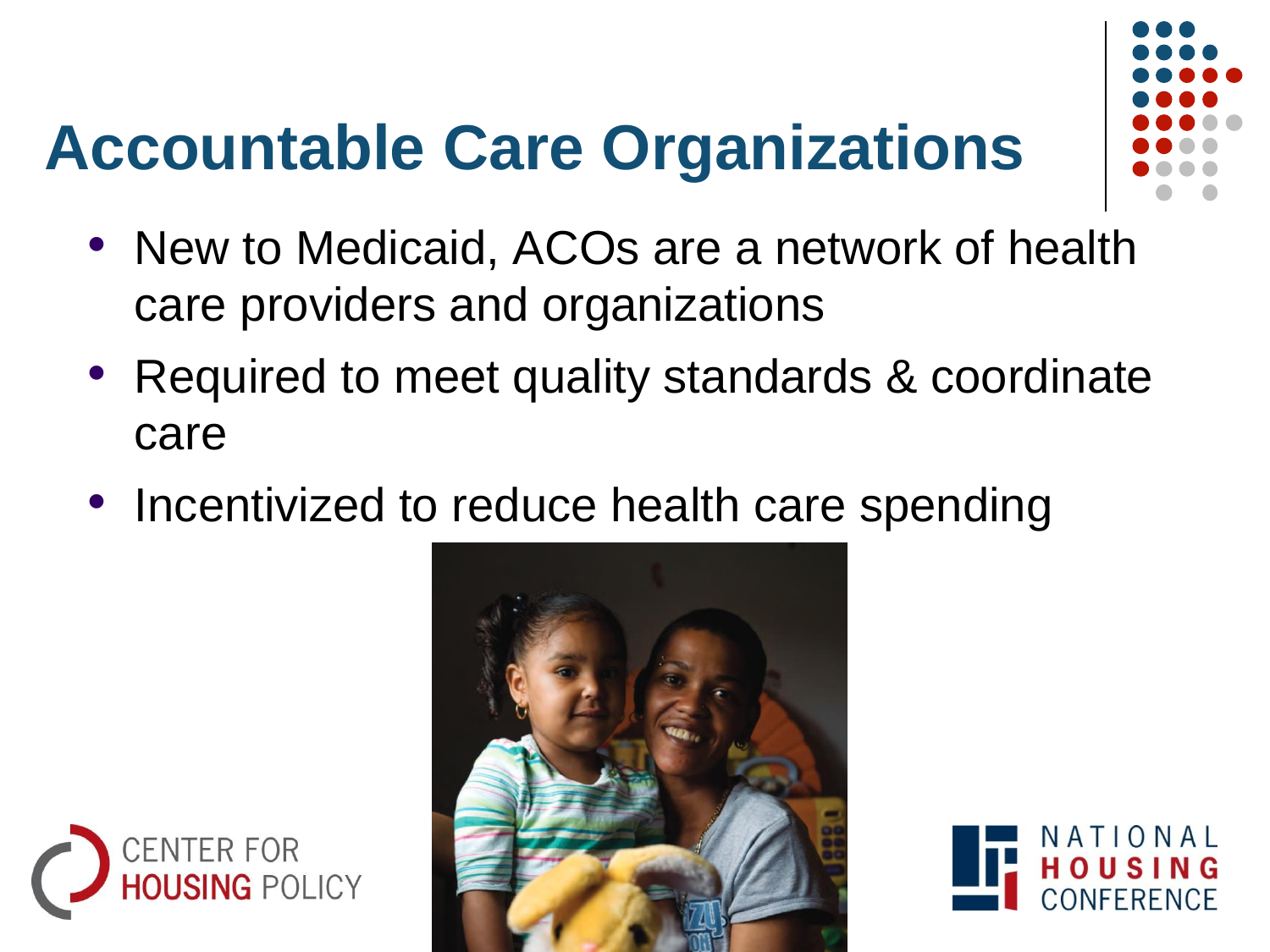### **Medicaid Health Homes**

- Medicaid state plan option
- Health care provider or network



- Eligible individuals have chronic conditions
- Coordinates health care services with social services with focus on "whole person"



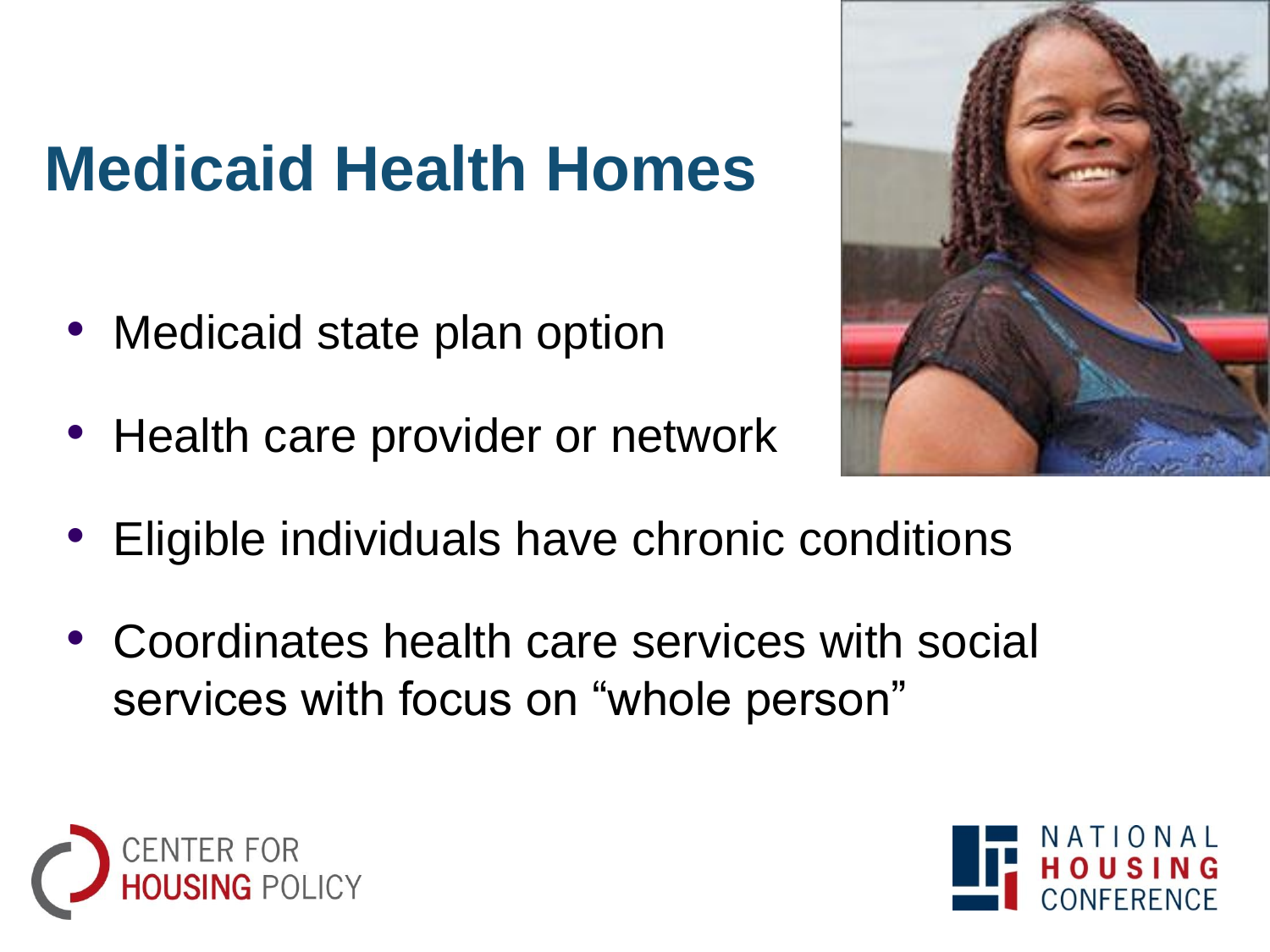# **Hospital Community Benefit Requirement**



- ACA expands requirement of nonprofit hospitals to demonstrate the community benefit from their work
- Nonprofit hospitals must complete community health needs assessments
- Must also develop strategies to address identified health needs in community



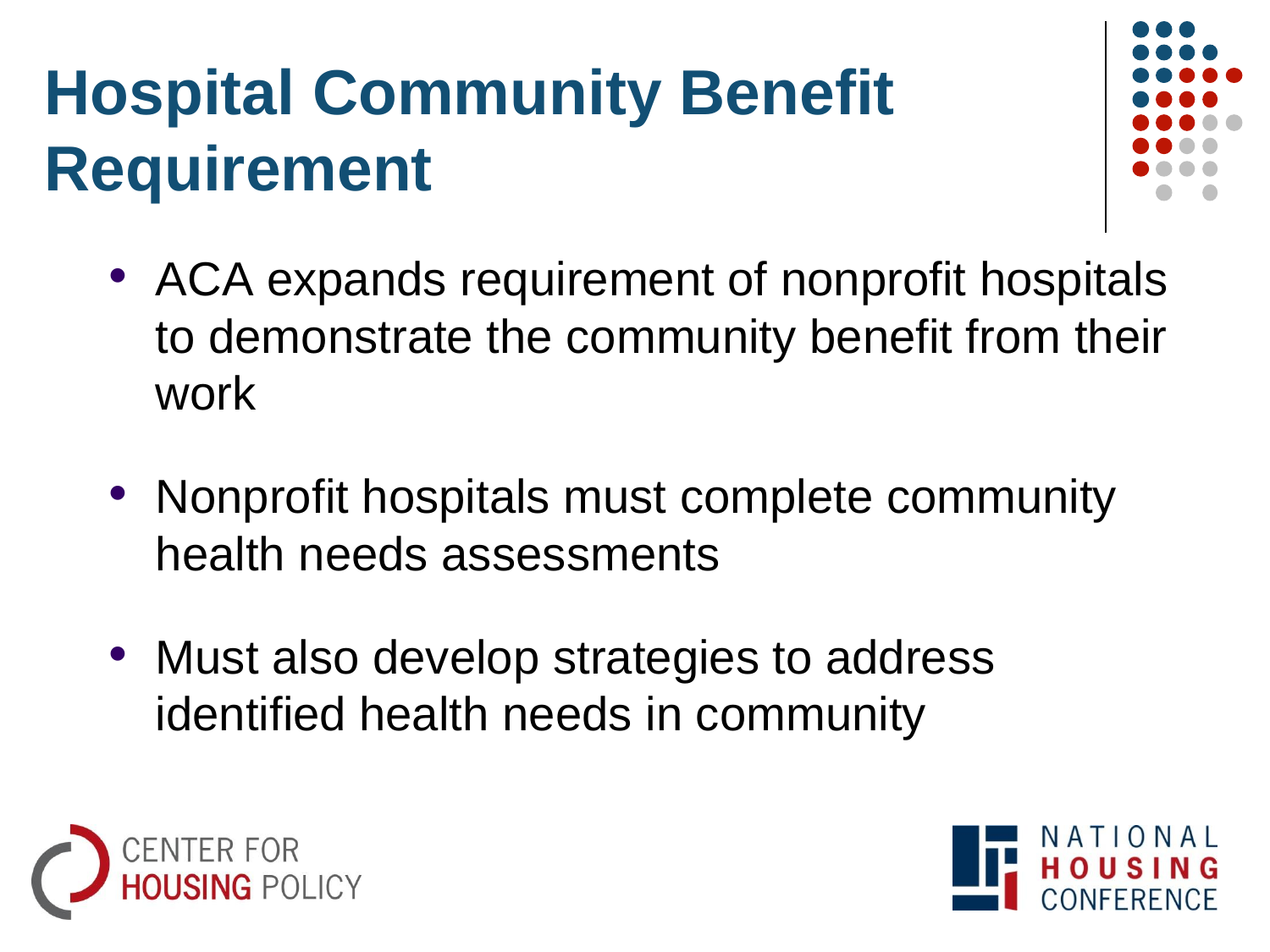# **Medicaid Reimbursement Flexibility**



- Federal Medicaid rule update expands the kinds of providers eligible for Medicaid reimbursement beyond medical practitioners
- States have discretion to reimburse preventative services offered by non-medical practitioners
- Some states reimburse lead testing, asthma prevention and education services



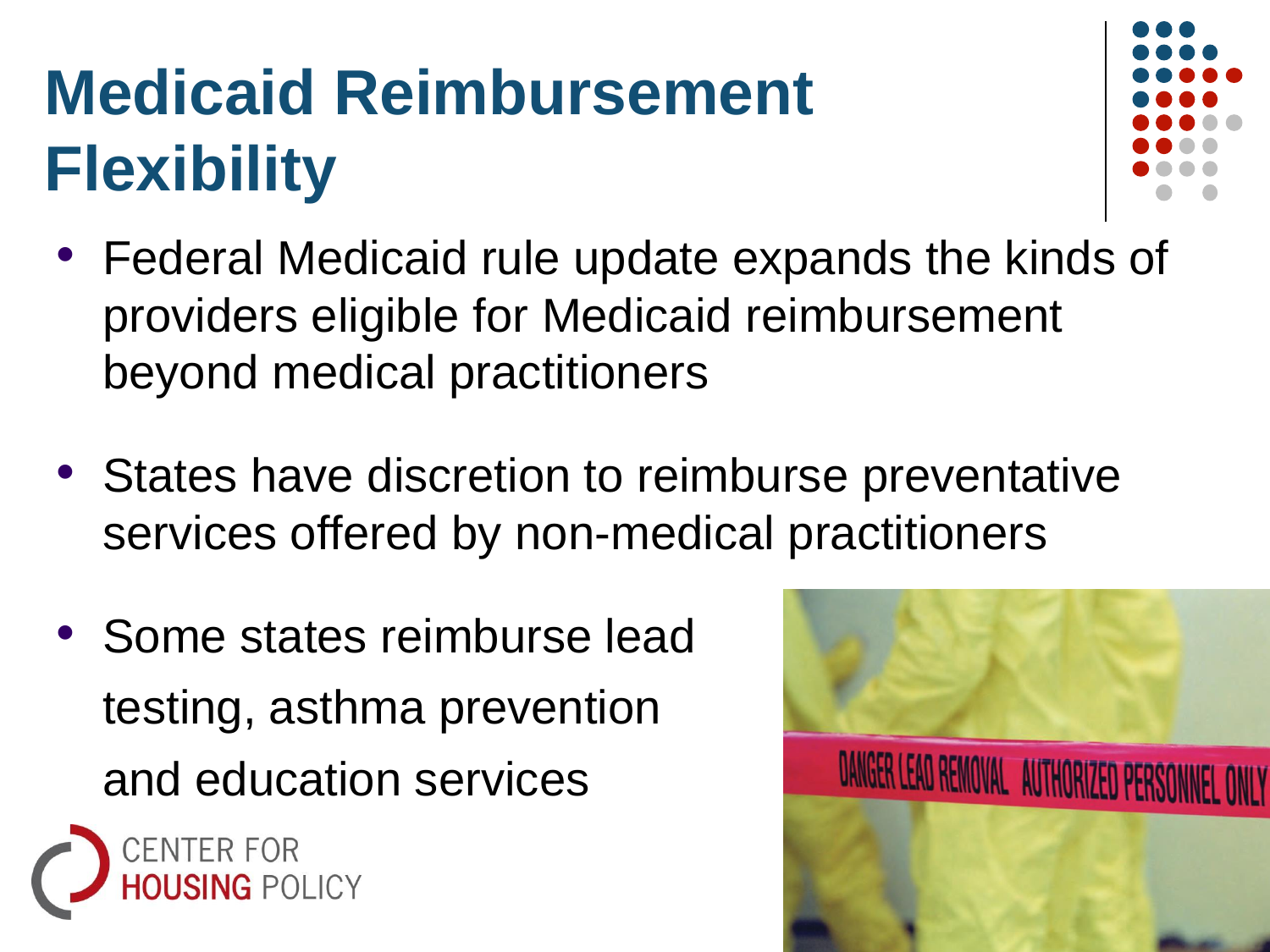### **Home and Community-Based Services**



- The ACA makes it easier for states to offer home and community-based services (HCBS) to Medicaid enrollees as part of state plan
- The ACA's new Community First Choice state plan option for attendant services with a "person centered" approach



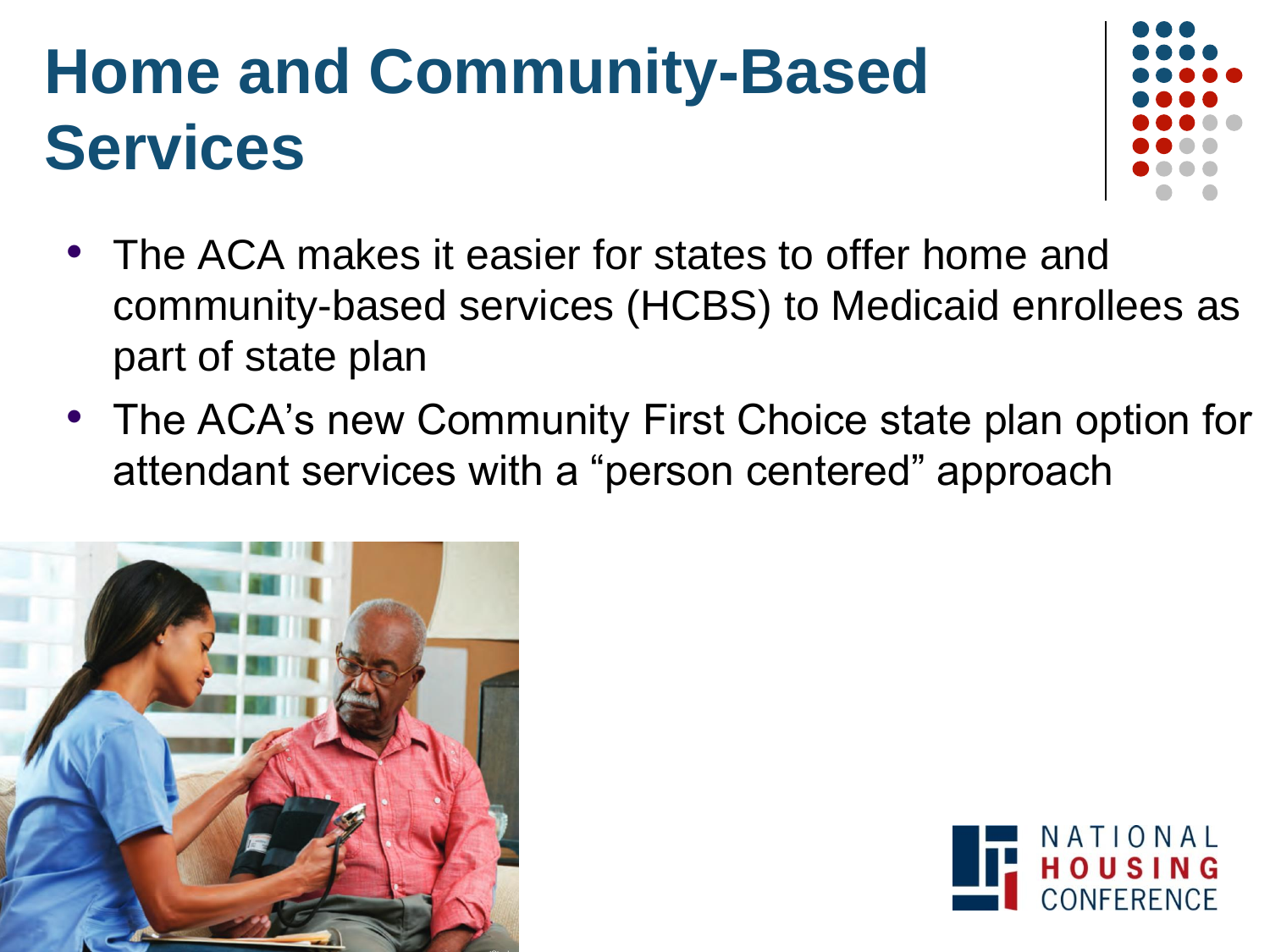## **Supportive Housing**



• New York State's Medicaid reform includes utilizing state Medicaid savings to construct and rehab supportive housing for formerly homeless individuals and older adults



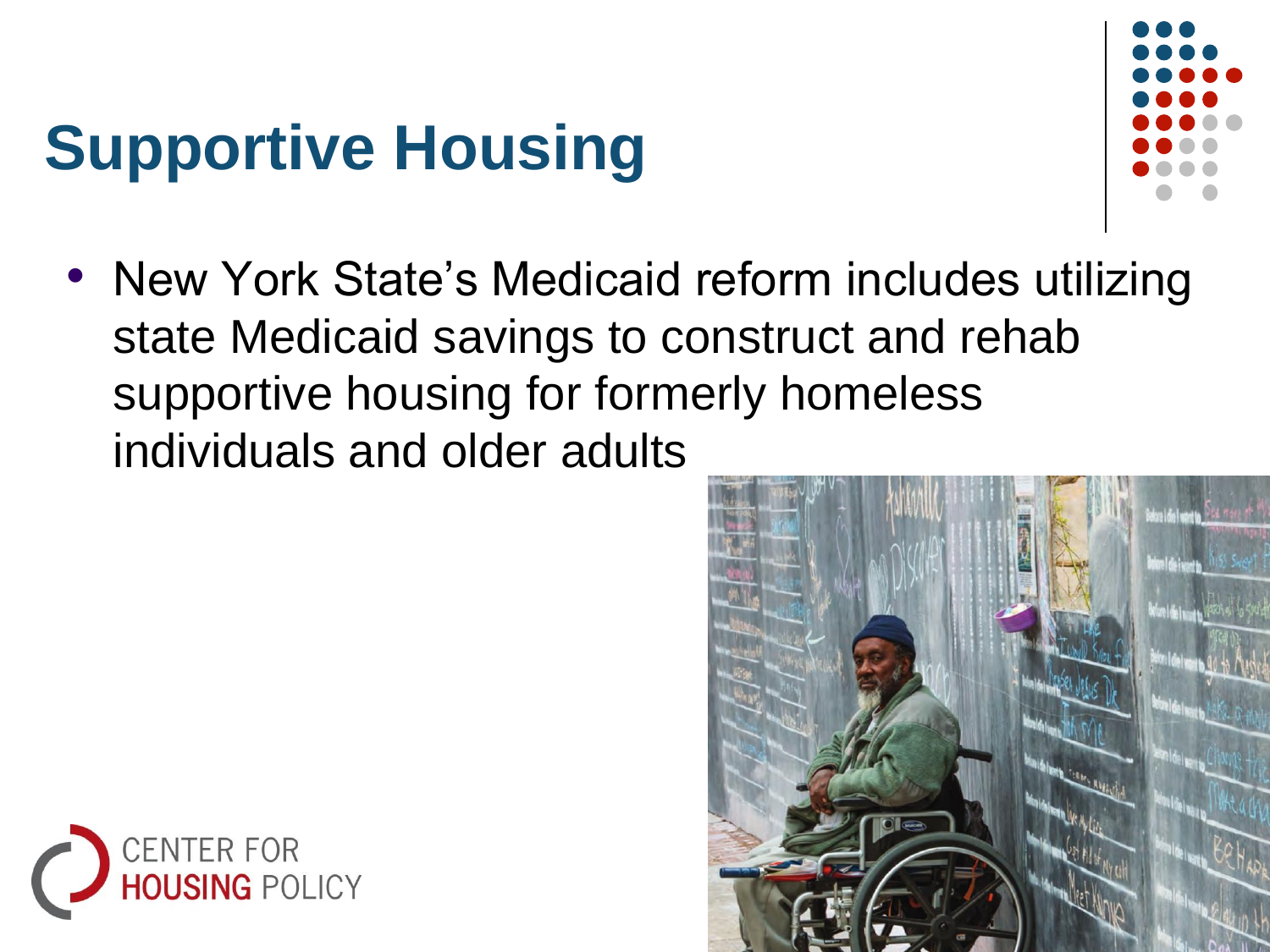

### **Questions?**

Read *Affordable Housing's Place in Health Care: Opportunities Created by the Affordable Care Act and Medicaid Reform* at [http://www.nhc.org/HsgandHealthcare\\_final.pdf](http://www.nhc.org/HsgandHealthcare_final.pdf)